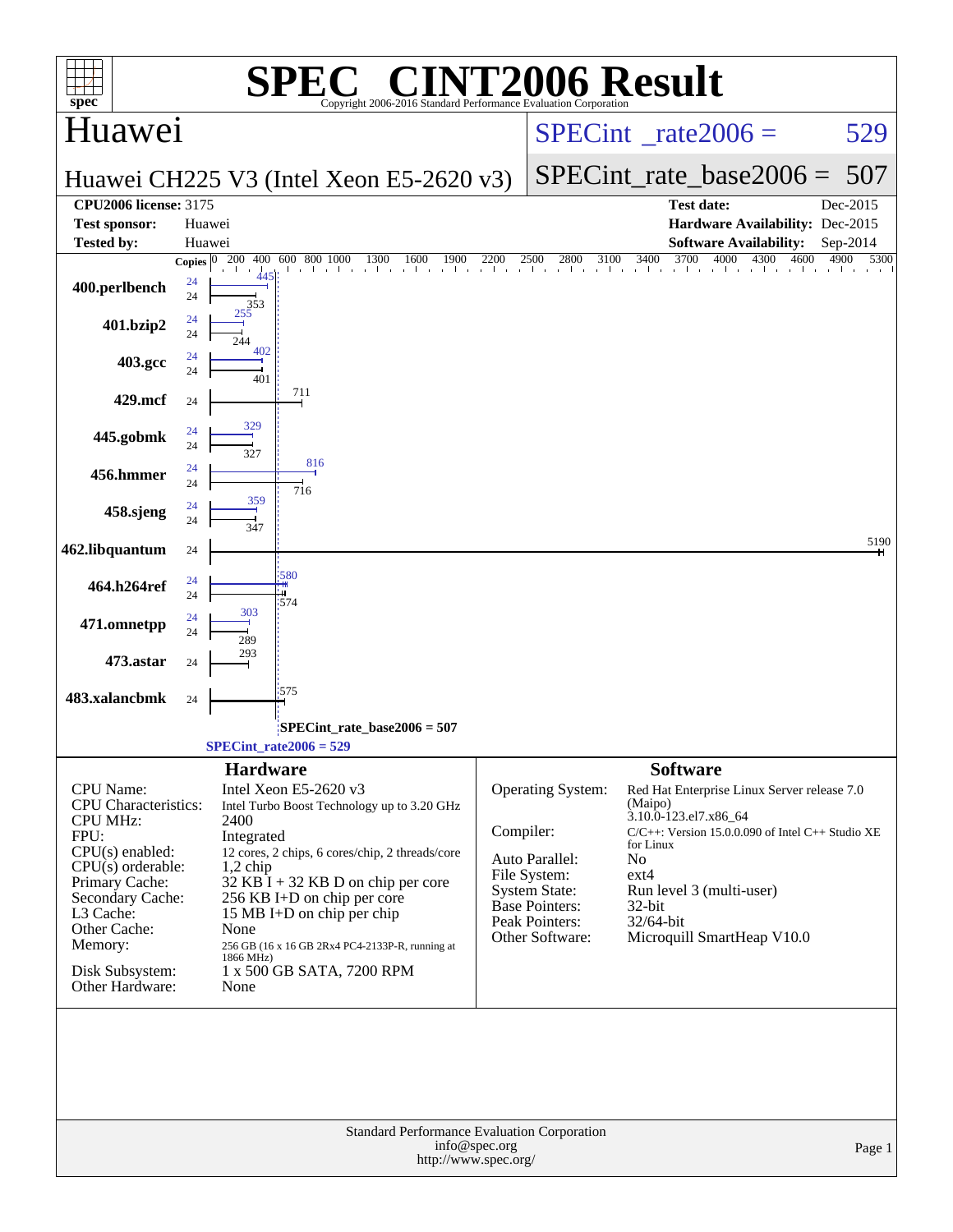

### Huawei

### SPECint rate $2006 = 529$

Huawei CH225 V3 (Intel Xeon E5-2620 v3)

[SPECint\\_rate\\_base2006 =](http://www.spec.org/auto/cpu2006/Docs/result-fields.html#SPECintratebase2006) 507

**[CPU2006 license:](http://www.spec.org/auto/cpu2006/Docs/result-fields.html#CPU2006license)** 3175 **[Test date:](http://www.spec.org/auto/cpu2006/Docs/result-fields.html#Testdate)** Dec-2015

**[Test sponsor:](http://www.spec.org/auto/cpu2006/Docs/result-fields.html#Testsponsor)** Huawei **[Hardware Availability:](http://www.spec.org/auto/cpu2006/Docs/result-fields.html#HardwareAvailability)** Dec-2015 **[Tested by:](http://www.spec.org/auto/cpu2006/Docs/result-fields.html#Testedby)** Huawei **[Software Availability:](http://www.spec.org/auto/cpu2006/Docs/result-fields.html#SoftwareAvailability)** Sep-2014

#### **[Results Table](http://www.spec.org/auto/cpu2006/Docs/result-fields.html#ResultsTable)**

|                    |                                                                                                          | <b>Base</b><br><b>Peak</b> |       |                |       |                |            |               |                |              |                |              |                |              |
|--------------------|----------------------------------------------------------------------------------------------------------|----------------------------|-------|----------------|-------|----------------|------------|---------------|----------------|--------------|----------------|--------------|----------------|--------------|
| <b>Benchmark</b>   | <b>Copies</b>                                                                                            | <b>Seconds</b>             | Ratio | <b>Seconds</b> | Ratio | <b>Seconds</b> | Ratio      | <b>Copies</b> | <b>Seconds</b> | <b>Ratio</b> | <b>Seconds</b> | <b>Ratio</b> | <b>Seconds</b> | <b>Ratio</b> |
| 400.perlbench      | 24                                                                                                       | 664                        | 353   | 668            | 351   | 664            | 353        | 24            | 527            | 445          | 530            | 442          | 527            | 445          |
| 401.bzip2          | 24                                                                                                       | 951                        | 244   | 953            | 243   | 950            | 244        | 24            | 907            | 255          | 912            | 254          | 904            | 256          |
| $403.\mathrm{gcc}$ | 24                                                                                                       | 483                        | 400   | 481            | 402   | 482            | 401        | 24            | 481            | 402          | 484            | 399          | 479            | 403          |
| $429$ .mcf         | 24                                                                                                       | 307                        | 712   | 308            | 711   | 309            | <b>708</b> | 24            | 307            | 712          | 308            | 711          | 309            | 708          |
| $445$ .gobmk       | 24                                                                                                       | 769                        | 327   | 769            | 327   | 769            | 327        | 24            | 762            | 330          | 765            | 329          | 765            | 329          |
| 456.hmmer          | 24                                                                                                       | 312                        | 717   | 313            | 716   | 314            | 713        | 24            | 275            | 813          | 273            | 82           | 274            | 816          |
| $458$ .sjeng       | 24                                                                                                       | 837                        | 347   | 836            | 347   | 828            | 351        | 24            | 808            | 360          | 808            | 359          | 808            | 359          |
| 462.libquantum     | 24                                                                                                       | 95.8                       | 5190  | 95.1           | 5230  | 95.7           | 5190       | 24            | 95.8           | 5190         | 95.1           | 5230         | 95.7           | 5190         |
| 464.h264ref        | 24                                                                                                       | 953                        | 557   | 913            | 582   | 926            | 574        | 24            | 916            | 580          | 942            | 564          | 892            | 595          |
| 471.omnetpp        | 24                                                                                                       | 517                        | 290   | 518            | 289   | 519            | 289        | 24            | 495            | 303          | 493            | 304          | 494            | 303          |
| 473.astar          | 24                                                                                                       | 575                        | 293   | 576            | 292   | 576            | 293        | 24            | 575            | 293          | 576            | 292          | 576            | 293          |
| 483.xalancbmk      | 24                                                                                                       | 287                        | 576   | 288            | 574   | 288            | 575        | 24            | 287            | 576          | 288            | 574          | 288            | 575          |
|                    | Results appear in the order in which they were run. Bold underlined text indicates a median measurement. |                            |       |                |       |                |            |               |                |              |                |              |                |              |

#### **[Submit Notes](http://www.spec.org/auto/cpu2006/Docs/result-fields.html#SubmitNotes)**

 The numactl mechanism was used to bind copies to processors. The config file option 'submit' was used to generate numactl commands to bind each copy to a specific processor. For details, please see the config file.

### **[Operating System Notes](http://www.spec.org/auto/cpu2006/Docs/result-fields.html#OperatingSystemNotes)**

Stack size set to unlimited using "ulimit -s unlimited"

#### **[Platform Notes](http://www.spec.org/auto/cpu2006/Docs/result-fields.html#PlatformNotes)**

Standard Performance Evaluation Corporation [info@spec.org](mailto:info@spec.org) BIOS configuration: Set Power Efficiency Mode to Performance Set Snoop Mode to ES mode Set Patrol Scrub to Disable Sysinfo program /spec/config/sysinfo.rev6914 \$Rev: 6914 \$ \$Date:: 2014-06-25 #\$ e3fbb8667b5a285932ceab81e28219e1 running on localhost.localdomain Wed Dec 9 14:20:29 2015 This section contains SUT (System Under Test) info as seen by some common utilities. To remove or add to this section, see: <http://www.spec.org/cpu2006/Docs/config.html#sysinfo> From /proc/cpuinfo model name : Intel(R) Xeon(R) CPU E5-2620 v3 @ 2.40GHz 2 "physical id"s (chips) 24 "processors" cores, siblings (Caution: counting these is hw and system dependent. The Continued on next page

<http://www.spec.org/>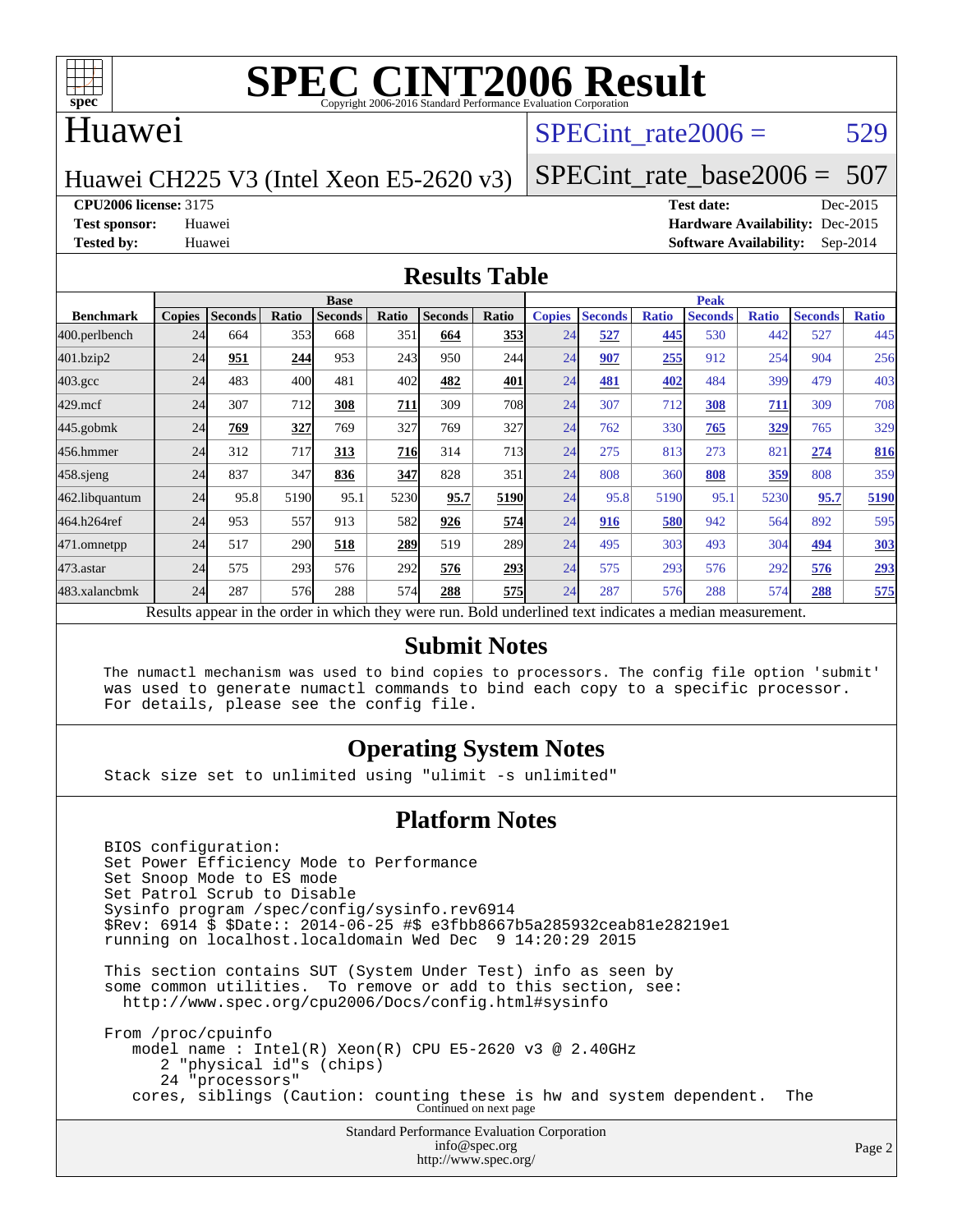

### **[SPEC CINT2006 Result](http://www.spec.org/auto/cpu2006/Docs/result-fields.html#SPECCINT2006Result)** Copyright 2006-2016 Standard Performance Evaluation Co

### Huawei

 $SPECint rate2006 = 529$ 

[SPECint\\_rate\\_base2006 =](http://www.spec.org/auto/cpu2006/Docs/result-fields.html#SPECintratebase2006) 507

Huawei CH225 V3 (Intel Xeon E5-2620 v3)

**[CPU2006 license:](http://www.spec.org/auto/cpu2006/Docs/result-fields.html#CPU2006license)** 3175 **[Test date:](http://www.spec.org/auto/cpu2006/Docs/result-fields.html#Testdate)** Dec-2015 **[Test sponsor:](http://www.spec.org/auto/cpu2006/Docs/result-fields.html#Testsponsor)** Huawei **[Hardware Availability:](http://www.spec.org/auto/cpu2006/Docs/result-fields.html#HardwareAvailability)** Dec-2015 **[Tested by:](http://www.spec.org/auto/cpu2006/Docs/result-fields.html#Testedby)** Huawei **[Software Availability:](http://www.spec.org/auto/cpu2006/Docs/result-fields.html#SoftwareAvailability)** Sep-2014

#### **[Platform Notes \(Continued\)](http://www.spec.org/auto/cpu2006/Docs/result-fields.html#PlatformNotes)**

Standard Performance Evaluation Corporation [info@spec.org](mailto:info@spec.org) following excerpts from /proc/cpuinfo might not be reliable. Use with caution.) cpu cores : 6 siblings : 12 physical 0: cores 0 1 2 3 4 5 physical 1: cores 0 1 2 3 4 5 cache size : 15360 KB From /proc/meminfo MemTotal: 263578444 kB<br>HugePages Total: 0 HugePages\_Total: 0 Hugepagesize: 2048 kB From /etc/\*release\* /etc/\*version\* os-release: NAME="Red Hat Enterprise Linux Server" VERSION="7.0 (Maipo)" ID="rhel" ID\_LIKE="fedora" VERSION\_ID="7.0" PRETTY\_NAME="Red Hat Enterprise Linux Server 7.0 (Maipo)" ANSI\_COLOR="0;31" CPE\_NAME="cpe:/o:redhat:enterprise\_linux:7.0:GA:server" redhat-release: Red Hat Enterprise Linux Server release 7.0 (Maipo) system-release: Red Hat Enterprise Linux Server release 7.0 (Maipo) system-release-cpe: cpe:/o:redhat:enterprise\_linux:7.0:ga:server uname -a: Linux localhost.localdomain 3.10.0-123.el7.x86\_64 #1 SMP Mon May 5 11:16:57 EDT 2014 x86\_64 x86\_64 x86\_64 GNU/Linux run-level 3 Dec 9 14:19 SPEC is set to: /spec Filesystem Type Size Used Avail Use% Mounted on /dev/sda1 ext4 443G 104G 317G 25% / Additional information from dmidecode: Warning: Use caution when you interpret this section. The 'dmidecode' program reads system data which is "intended to allow hardware to be accurately determined", but the intent may not be met, as there are frequent changes to hardware, firmware, and the "DMTF SMBIOS" standard. BIOS Insyde Corp. 1.69 10/31/2015 Memory: 8x Micron 36ASF2G72PZ-2G1A2 16 GB 1 rank 2133 MHz, configured at 1867 MHz 8x Micron 36ASF2G72PZ-2G1A2 16 GB 2 rank 2133 MHz, configured at 1867 MHz 8x NO DIMM NO DIMM 3 rank (End of data from sysinfo program)

<http://www.spec.org/>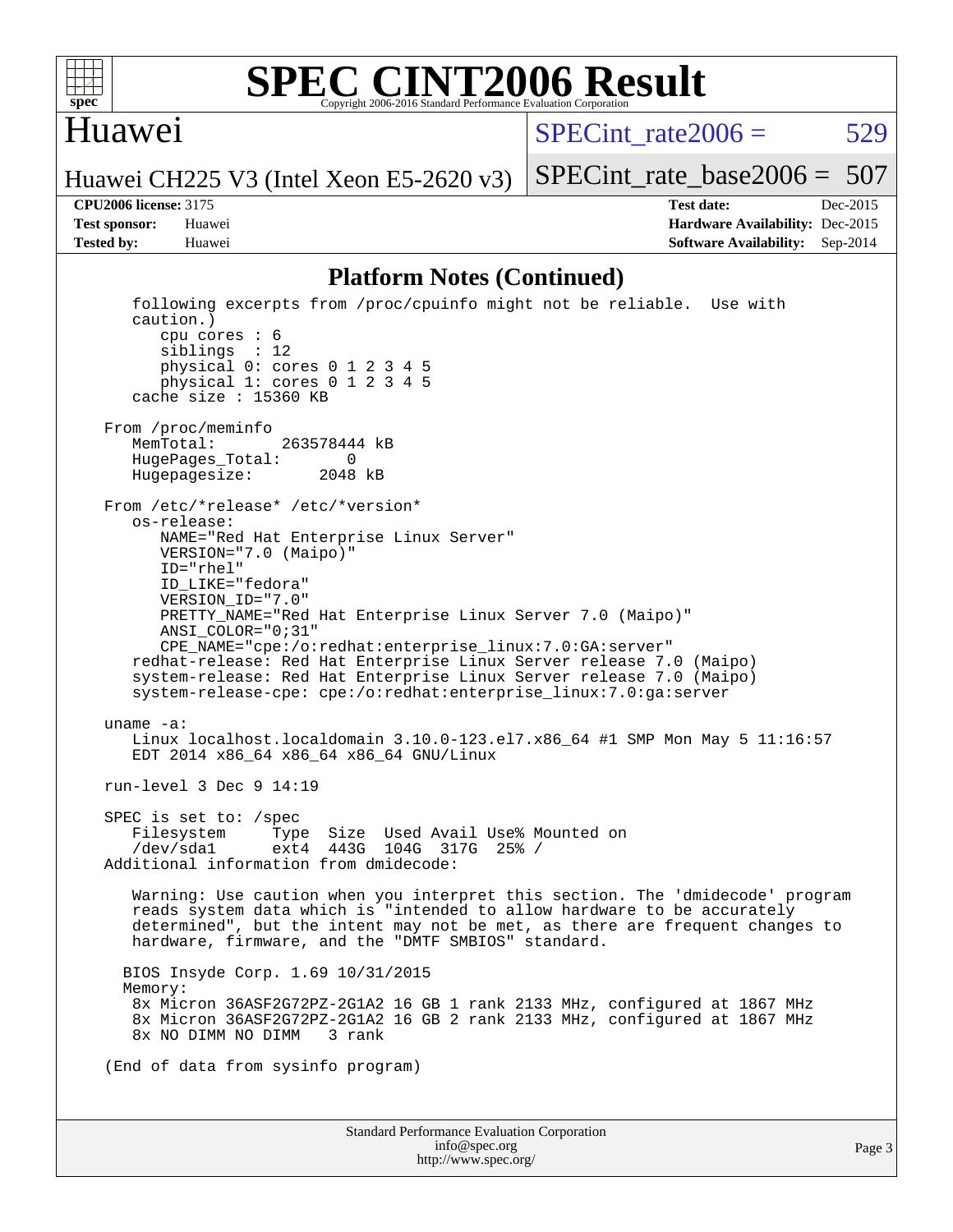

### Huawei

SPECint rate $2006 = 529$ 

Huawei CH225 V3 (Intel Xeon E5-2620 v3) [SPECint\\_rate\\_base2006 =](http://www.spec.org/auto/cpu2006/Docs/result-fields.html#SPECintratebase2006) 507

**[Tested by:](http://www.spec.org/auto/cpu2006/Docs/result-fields.html#Testedby)** Huawei **[Software Availability:](http://www.spec.org/auto/cpu2006/Docs/result-fields.html#SoftwareAvailability)** Sep-2014

**[CPU2006 license:](http://www.spec.org/auto/cpu2006/Docs/result-fields.html#CPU2006license)** 3175 **[Test date:](http://www.spec.org/auto/cpu2006/Docs/result-fields.html#Testdate)** Dec-2015 **[Test sponsor:](http://www.spec.org/auto/cpu2006/Docs/result-fields.html#Testsponsor)** Huawei **[Hardware Availability:](http://www.spec.org/auto/cpu2006/Docs/result-fields.html#HardwareAvailability)** Dec-2015

### **[General Notes](http://www.spec.org/auto/cpu2006/Docs/result-fields.html#GeneralNotes)**

Environment variables set by runspec before the start of the run: LD LIBRARY PATH = "/spec/libs/32:/spec/libs/64:/spec/sh"

 Binaries compiled on a system with 1x Core i5-4670K CPU + 16GB memory using RedHat EL 7.0 Transparent Huge Pages enabled with: echo always > /sys/kernel/mm/transparent\_hugepage/enabled Filesystem page cache cleared with: echo 1> /proc/sys/vm/drop\_caches runspec command invoked through numactl i.e.: numactl --interleave=all runspec <etc>

## **[Base Compiler Invocation](http://www.spec.org/auto/cpu2006/Docs/result-fields.html#BaseCompilerInvocation)**

#### [C benchmarks](http://www.spec.org/auto/cpu2006/Docs/result-fields.html#Cbenchmarks):

[icc -m32 -L/opt/intel/composer\\_xe\\_2015/lib/ia32](http://www.spec.org/cpu2006/results/res2016q1/cpu2006-20160107-38597.flags.html#user_CCbase_intel_icc_011b86df29f8c679b747245588698a4d)

[C++ benchmarks:](http://www.spec.org/auto/cpu2006/Docs/result-fields.html#CXXbenchmarks)

[icpc -m32 -L/opt/intel/composer\\_xe\\_2015/lib/ia32](http://www.spec.org/cpu2006/results/res2016q1/cpu2006-20160107-38597.flags.html#user_CXXbase_intel_icpc_c2c99686a1a582c3e0de0b4806b02cea)

### **[Base Portability Flags](http://www.spec.org/auto/cpu2006/Docs/result-fields.html#BasePortabilityFlags)**

 400.perlbench: [-DSPEC\\_CPU\\_LINUX\\_IA32](http://www.spec.org/cpu2006/results/res2016q1/cpu2006-20160107-38597.flags.html#b400.perlbench_baseCPORTABILITY_DSPEC_CPU_LINUX_IA32) 462.libquantum: [-DSPEC\\_CPU\\_LINUX](http://www.spec.org/cpu2006/results/res2016q1/cpu2006-20160107-38597.flags.html#b462.libquantum_baseCPORTABILITY_DSPEC_CPU_LINUX) 483.xalancbmk: [-DSPEC\\_CPU\\_LINUX](http://www.spec.org/cpu2006/results/res2016q1/cpu2006-20160107-38597.flags.html#b483.xalancbmk_baseCXXPORTABILITY_DSPEC_CPU_LINUX)

### **[Base Optimization Flags](http://www.spec.org/auto/cpu2006/Docs/result-fields.html#BaseOptimizationFlags)**

[C benchmarks](http://www.spec.org/auto/cpu2006/Docs/result-fields.html#Cbenchmarks):

[-xCORE-AVX2](http://www.spec.org/cpu2006/results/res2016q1/cpu2006-20160107-38597.flags.html#user_CCbase_f-xAVX2_5f5fc0cbe2c9f62c816d3e45806c70d7) [-ipo](http://www.spec.org/cpu2006/results/res2016q1/cpu2006-20160107-38597.flags.html#user_CCbase_f-ipo) [-O3](http://www.spec.org/cpu2006/results/res2016q1/cpu2006-20160107-38597.flags.html#user_CCbase_f-O3) [-no-prec-div](http://www.spec.org/cpu2006/results/res2016q1/cpu2006-20160107-38597.flags.html#user_CCbase_f-no-prec-div) [-opt-prefetch](http://www.spec.org/cpu2006/results/res2016q1/cpu2006-20160107-38597.flags.html#user_CCbase_f-opt-prefetch) [-opt-mem-layout-trans=3](http://www.spec.org/cpu2006/results/res2016q1/cpu2006-20160107-38597.flags.html#user_CCbase_f-opt-mem-layout-trans_a7b82ad4bd7abf52556d4961a2ae94d5)

[C++ benchmarks:](http://www.spec.org/auto/cpu2006/Docs/result-fields.html#CXXbenchmarks)

[-xCORE-AVX2](http://www.spec.org/cpu2006/results/res2016q1/cpu2006-20160107-38597.flags.html#user_CXXbase_f-xAVX2_5f5fc0cbe2c9f62c816d3e45806c70d7) [-ipo](http://www.spec.org/cpu2006/results/res2016q1/cpu2006-20160107-38597.flags.html#user_CXXbase_f-ipo) [-O3](http://www.spec.org/cpu2006/results/res2016q1/cpu2006-20160107-38597.flags.html#user_CXXbase_f-O3) [-no-prec-div](http://www.spec.org/cpu2006/results/res2016q1/cpu2006-20160107-38597.flags.html#user_CXXbase_f-no-prec-div) [-opt-prefetch](http://www.spec.org/cpu2006/results/res2016q1/cpu2006-20160107-38597.flags.html#user_CXXbase_f-opt-prefetch) [-opt-mem-layout-trans=3](http://www.spec.org/cpu2006/results/res2016q1/cpu2006-20160107-38597.flags.html#user_CXXbase_f-opt-mem-layout-trans_a7b82ad4bd7abf52556d4961a2ae94d5) [-Wl,-z,muldefs](http://www.spec.org/cpu2006/results/res2016q1/cpu2006-20160107-38597.flags.html#user_CXXbase_link_force_multiple1_74079c344b956b9658436fd1b6dd3a8a) [-L/sh -lsmartheap](http://www.spec.org/cpu2006/results/res2016q1/cpu2006-20160107-38597.flags.html#user_CXXbase_SmartHeap_32f6c82aa1ed9c52345d30cf6e4a0499)

### **[Base Other Flags](http://www.spec.org/auto/cpu2006/Docs/result-fields.html#BaseOtherFlags)**

[C benchmarks](http://www.spec.org/auto/cpu2006/Docs/result-fields.html#Cbenchmarks):

403.gcc: [-Dalloca=\\_alloca](http://www.spec.org/cpu2006/results/res2016q1/cpu2006-20160107-38597.flags.html#b403.gcc_baseEXTRA_CFLAGS_Dalloca_be3056838c12de2578596ca5467af7f3)

Standard Performance Evaluation Corporation [info@spec.org](mailto:info@spec.org) <http://www.spec.org/>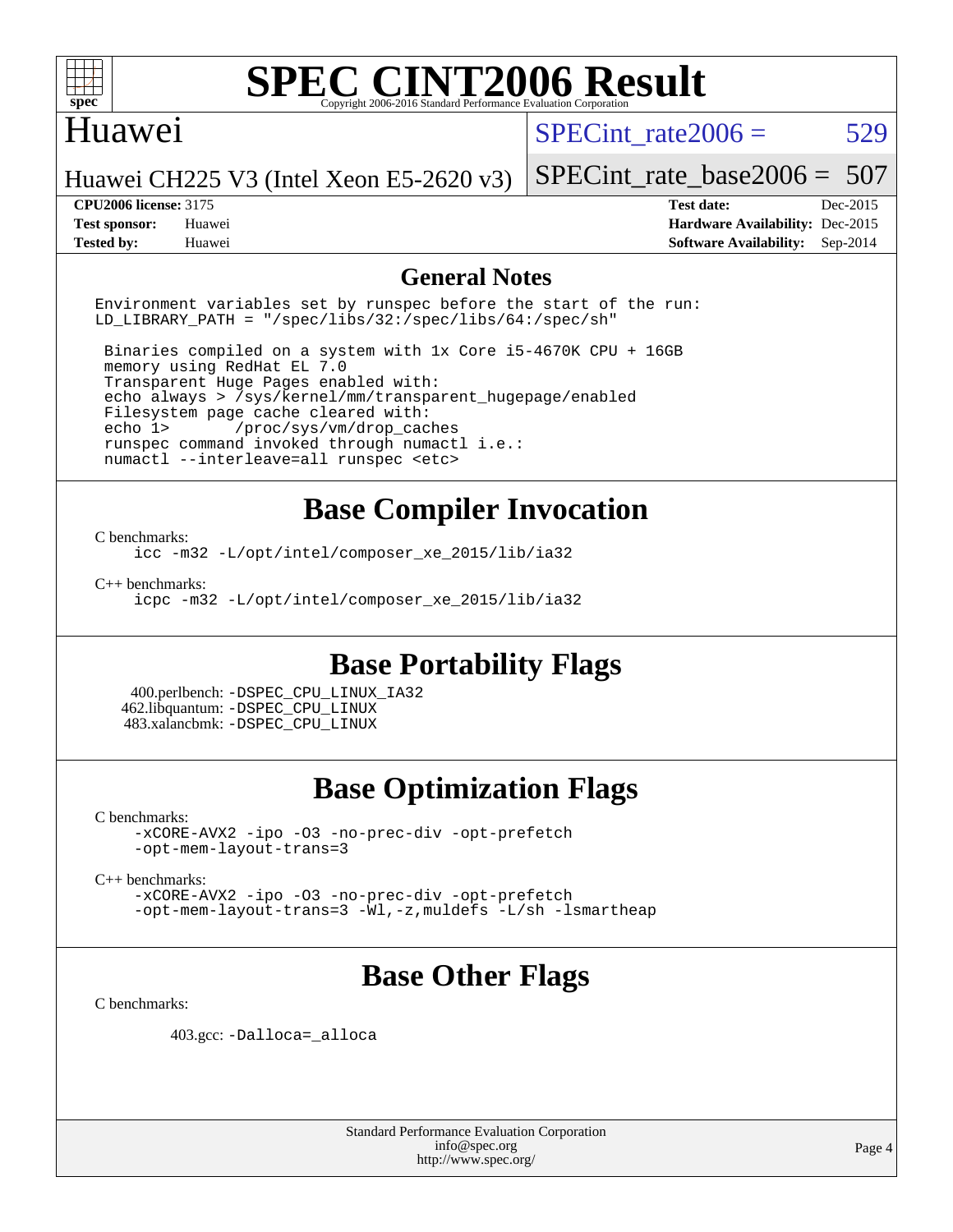

### Huawei

SPECint rate $2006 = 529$ 

[SPECint\\_rate\\_base2006 =](http://www.spec.org/auto/cpu2006/Docs/result-fields.html#SPECintratebase2006) 507

Huawei CH225 V3 (Intel Xeon E5-2620 v3)

**[CPU2006 license:](http://www.spec.org/auto/cpu2006/Docs/result-fields.html#CPU2006license)** 3175 **[Test date:](http://www.spec.org/auto/cpu2006/Docs/result-fields.html#Testdate)** Dec-2015 **[Test sponsor:](http://www.spec.org/auto/cpu2006/Docs/result-fields.html#Testsponsor)** Huawei **[Hardware Availability:](http://www.spec.org/auto/cpu2006/Docs/result-fields.html#HardwareAvailability)** Dec-2015 **[Tested by:](http://www.spec.org/auto/cpu2006/Docs/result-fields.html#Testedby)** Huawei **[Software Availability:](http://www.spec.org/auto/cpu2006/Docs/result-fields.html#SoftwareAvailability)** Sep-2014

## **[Peak Compiler Invocation](http://www.spec.org/auto/cpu2006/Docs/result-fields.html#PeakCompilerInvocation)**

[C benchmarks \(except as noted below\)](http://www.spec.org/auto/cpu2006/Docs/result-fields.html#Cbenchmarksexceptasnotedbelow):

[icc -m32 -L/opt/intel/composer\\_xe\\_2015/lib/ia32](http://www.spec.org/cpu2006/results/res2016q1/cpu2006-20160107-38597.flags.html#user_CCpeak_intel_icc_011b86df29f8c679b747245588698a4d)

400.perlbench: [icc -m64](http://www.spec.org/cpu2006/results/res2016q1/cpu2006-20160107-38597.flags.html#user_peakCCLD400_perlbench_intel_icc_64bit_bda6cc9af1fdbb0edc3795bac97ada53)

401.bzip2: [icc -m64](http://www.spec.org/cpu2006/results/res2016q1/cpu2006-20160107-38597.flags.html#user_peakCCLD401_bzip2_intel_icc_64bit_bda6cc9af1fdbb0edc3795bac97ada53)

456.hmmer: [icc -m64](http://www.spec.org/cpu2006/results/res2016q1/cpu2006-20160107-38597.flags.html#user_peakCCLD456_hmmer_intel_icc_64bit_bda6cc9af1fdbb0edc3795bac97ada53)

458.sjeng: [icc -m64](http://www.spec.org/cpu2006/results/res2016q1/cpu2006-20160107-38597.flags.html#user_peakCCLD458_sjeng_intel_icc_64bit_bda6cc9af1fdbb0edc3795bac97ada53)

[C++ benchmarks:](http://www.spec.org/auto/cpu2006/Docs/result-fields.html#CXXbenchmarks)

[icpc -m32 -L/opt/intel/composer\\_xe\\_2015/lib/ia32](http://www.spec.org/cpu2006/results/res2016q1/cpu2006-20160107-38597.flags.html#user_CXXpeak_intel_icpc_c2c99686a1a582c3e0de0b4806b02cea)

### **[Peak Portability Flags](http://www.spec.org/auto/cpu2006/Docs/result-fields.html#PeakPortabilityFlags)**

 400.perlbench: [-DSPEC\\_CPU\\_LP64](http://www.spec.org/cpu2006/results/res2016q1/cpu2006-20160107-38597.flags.html#b400.perlbench_peakCPORTABILITY_DSPEC_CPU_LP64) [-DSPEC\\_CPU\\_LINUX\\_X64](http://www.spec.org/cpu2006/results/res2016q1/cpu2006-20160107-38597.flags.html#b400.perlbench_peakCPORTABILITY_DSPEC_CPU_LINUX_X64) 401.bzip2: [-DSPEC\\_CPU\\_LP64](http://www.spec.org/cpu2006/results/res2016q1/cpu2006-20160107-38597.flags.html#suite_peakCPORTABILITY401_bzip2_DSPEC_CPU_LP64) 456.hmmer: [-DSPEC\\_CPU\\_LP64](http://www.spec.org/cpu2006/results/res2016q1/cpu2006-20160107-38597.flags.html#suite_peakCPORTABILITY456_hmmer_DSPEC_CPU_LP64) 458.sjeng: [-DSPEC\\_CPU\\_LP64](http://www.spec.org/cpu2006/results/res2016q1/cpu2006-20160107-38597.flags.html#suite_peakCPORTABILITY458_sjeng_DSPEC_CPU_LP64) 462.libquantum: [-DSPEC\\_CPU\\_LINUX](http://www.spec.org/cpu2006/results/res2016q1/cpu2006-20160107-38597.flags.html#b462.libquantum_peakCPORTABILITY_DSPEC_CPU_LINUX) 483.xalancbmk: [-DSPEC\\_CPU\\_LINUX](http://www.spec.org/cpu2006/results/res2016q1/cpu2006-20160107-38597.flags.html#b483.xalancbmk_peakCXXPORTABILITY_DSPEC_CPU_LINUX)

### **[Peak Optimization Flags](http://www.spec.org/auto/cpu2006/Docs/result-fields.html#PeakOptimizationFlags)**

[C benchmarks](http://www.spec.org/auto/cpu2006/Docs/result-fields.html#Cbenchmarks):

Standard Performance Evaluation Corporation [info@spec.org](mailto:info@spec.org) 400.perlbench: [-xCORE-AVX2](http://www.spec.org/cpu2006/results/res2016q1/cpu2006-20160107-38597.flags.html#user_peakPASS2_CFLAGSPASS2_LDCFLAGS400_perlbench_f-xAVX2_5f5fc0cbe2c9f62c816d3e45806c70d7)(pass 2) [-prof-gen](http://www.spec.org/cpu2006/results/res2016q1/cpu2006-20160107-38597.flags.html#user_peakPASS1_CFLAGSPASS1_LDCFLAGS400_perlbench_prof_gen_e43856698f6ca7b7e442dfd80e94a8fc)(pass 1) [-ipo](http://www.spec.org/cpu2006/results/res2016q1/cpu2006-20160107-38597.flags.html#user_peakPASS2_CFLAGSPASS2_LDCFLAGS400_perlbench_f-ipo)(pass 2) [-O3](http://www.spec.org/cpu2006/results/res2016q1/cpu2006-20160107-38597.flags.html#user_peakPASS2_CFLAGSPASS2_LDCFLAGS400_perlbench_f-O3)(pass 2) [-no-prec-div](http://www.spec.org/cpu2006/results/res2016q1/cpu2006-20160107-38597.flags.html#user_peakPASS2_CFLAGSPASS2_LDCFLAGS400_perlbench_f-no-prec-div)(pass 2) [-prof-use](http://www.spec.org/cpu2006/results/res2016q1/cpu2006-20160107-38597.flags.html#user_peakPASS2_CFLAGSPASS2_LDCFLAGS400_perlbench_prof_use_bccf7792157ff70d64e32fe3e1250b55)(pass 2) [-auto-ilp32](http://www.spec.org/cpu2006/results/res2016q1/cpu2006-20160107-38597.flags.html#user_peakCOPTIMIZE400_perlbench_f-auto-ilp32) 401.bzip2: [-xCORE-AVX2](http://www.spec.org/cpu2006/results/res2016q1/cpu2006-20160107-38597.flags.html#user_peakPASS2_CFLAGSPASS2_LDCFLAGS401_bzip2_f-xAVX2_5f5fc0cbe2c9f62c816d3e45806c70d7)(pass 2) [-prof-gen](http://www.spec.org/cpu2006/results/res2016q1/cpu2006-20160107-38597.flags.html#user_peakPASS1_CFLAGSPASS1_LDCFLAGS401_bzip2_prof_gen_e43856698f6ca7b7e442dfd80e94a8fc)(pass 1) [-ipo](http://www.spec.org/cpu2006/results/res2016q1/cpu2006-20160107-38597.flags.html#user_peakPASS2_CFLAGSPASS2_LDCFLAGS401_bzip2_f-ipo)(pass 2) [-O3](http://www.spec.org/cpu2006/results/res2016q1/cpu2006-20160107-38597.flags.html#user_peakPASS2_CFLAGSPASS2_LDCFLAGS401_bzip2_f-O3)(pass 2) [-no-prec-div](http://www.spec.org/cpu2006/results/res2016q1/cpu2006-20160107-38597.flags.html#user_peakPASS2_CFLAGSPASS2_LDCFLAGS401_bzip2_f-no-prec-div)(pass 2) [-prof-use](http://www.spec.org/cpu2006/results/res2016q1/cpu2006-20160107-38597.flags.html#user_peakPASS2_CFLAGSPASS2_LDCFLAGS401_bzip2_prof_use_bccf7792157ff70d64e32fe3e1250b55)(pass 2) [-opt-prefetch](http://www.spec.org/cpu2006/results/res2016q1/cpu2006-20160107-38597.flags.html#user_peakCOPTIMIZE401_bzip2_f-opt-prefetch) [-auto-ilp32](http://www.spec.org/cpu2006/results/res2016q1/cpu2006-20160107-38597.flags.html#user_peakCOPTIMIZE401_bzip2_f-auto-ilp32) [-ansi-alias](http://www.spec.org/cpu2006/results/res2016q1/cpu2006-20160107-38597.flags.html#user_peakCOPTIMIZE401_bzip2_f-ansi-alias) 403.gcc: [-xCORE-AVX2](http://www.spec.org/cpu2006/results/res2016q1/cpu2006-20160107-38597.flags.html#user_peakCOPTIMIZE403_gcc_f-xAVX2_5f5fc0cbe2c9f62c816d3e45806c70d7) [-ipo](http://www.spec.org/cpu2006/results/res2016q1/cpu2006-20160107-38597.flags.html#user_peakCOPTIMIZE403_gcc_f-ipo) [-O3](http://www.spec.org/cpu2006/results/res2016q1/cpu2006-20160107-38597.flags.html#user_peakCOPTIMIZE403_gcc_f-O3) [-no-prec-div](http://www.spec.org/cpu2006/results/res2016q1/cpu2006-20160107-38597.flags.html#user_peakCOPTIMIZE403_gcc_f-no-prec-div) 429.mcf: basepeak = yes 445.gobmk: [-xCORE-AVX2](http://www.spec.org/cpu2006/results/res2016q1/cpu2006-20160107-38597.flags.html#user_peakPASS2_CFLAGSPASS2_LDCFLAGS445_gobmk_f-xAVX2_5f5fc0cbe2c9f62c816d3e45806c70d7)(pass 2) [-prof-gen](http://www.spec.org/cpu2006/results/res2016q1/cpu2006-20160107-38597.flags.html#user_peakPASS1_CFLAGSPASS1_LDCFLAGS445_gobmk_prof_gen_e43856698f6ca7b7e442dfd80e94a8fc)(pass 1) [-prof-use](http://www.spec.org/cpu2006/results/res2016q1/cpu2006-20160107-38597.flags.html#user_peakPASS2_CFLAGSPASS2_LDCFLAGS445_gobmk_prof_use_bccf7792157ff70d64e32fe3e1250b55)(pass 2) [-ansi-alias](http://www.spec.org/cpu2006/results/res2016q1/cpu2006-20160107-38597.flags.html#user_peakCOPTIMIZE445_gobmk_f-ansi-alias) [-opt-mem-layout-trans=3](http://www.spec.org/cpu2006/results/res2016q1/cpu2006-20160107-38597.flags.html#user_peakCOPTIMIZE445_gobmk_f-opt-mem-layout-trans_a7b82ad4bd7abf52556d4961a2ae94d5) 456.hmmer: [-xCORE-AVX2](http://www.spec.org/cpu2006/results/res2016q1/cpu2006-20160107-38597.flags.html#user_peakCOPTIMIZE456_hmmer_f-xAVX2_5f5fc0cbe2c9f62c816d3e45806c70d7) [-ipo](http://www.spec.org/cpu2006/results/res2016q1/cpu2006-20160107-38597.flags.html#user_peakCOPTIMIZE456_hmmer_f-ipo) [-O3](http://www.spec.org/cpu2006/results/res2016q1/cpu2006-20160107-38597.flags.html#user_peakCOPTIMIZE456_hmmer_f-O3) [-no-prec-div](http://www.spec.org/cpu2006/results/res2016q1/cpu2006-20160107-38597.flags.html#user_peakCOPTIMIZE456_hmmer_f-no-prec-div) [-unroll2](http://www.spec.org/cpu2006/results/res2016q1/cpu2006-20160107-38597.flags.html#user_peakCOPTIMIZE456_hmmer_f-unroll_784dae83bebfb236979b41d2422d7ec2) [-auto-ilp32](http://www.spec.org/cpu2006/results/res2016q1/cpu2006-20160107-38597.flags.html#user_peakCOPTIMIZE456_hmmer_f-auto-ilp32) 458.sjeng: [-xCORE-AVX2](http://www.spec.org/cpu2006/results/res2016q1/cpu2006-20160107-38597.flags.html#user_peakPASS2_CFLAGSPASS2_LDCFLAGS458_sjeng_f-xAVX2_5f5fc0cbe2c9f62c816d3e45806c70d7)(pass 2) [-prof-gen](http://www.spec.org/cpu2006/results/res2016q1/cpu2006-20160107-38597.flags.html#user_peakPASS1_CFLAGSPASS1_LDCFLAGS458_sjeng_prof_gen_e43856698f6ca7b7e442dfd80e94a8fc)(pass 1) [-ipo](http://www.spec.org/cpu2006/results/res2016q1/cpu2006-20160107-38597.flags.html#user_peakPASS2_CFLAGSPASS2_LDCFLAGS458_sjeng_f-ipo)(pass 2) [-O3](http://www.spec.org/cpu2006/results/res2016q1/cpu2006-20160107-38597.flags.html#user_peakPASS2_CFLAGSPASS2_LDCFLAGS458_sjeng_f-O3)(pass 2) [-no-prec-div](http://www.spec.org/cpu2006/results/res2016q1/cpu2006-20160107-38597.flags.html#user_peakPASS2_CFLAGSPASS2_LDCFLAGS458_sjeng_f-no-prec-div)(pass 2) [-prof-use](http://www.spec.org/cpu2006/results/res2016q1/cpu2006-20160107-38597.flags.html#user_peakPASS2_CFLAGSPASS2_LDCFLAGS458_sjeng_prof_use_bccf7792157ff70d64e32fe3e1250b55)(pass 2) [-unroll4](http://www.spec.org/cpu2006/results/res2016q1/cpu2006-20160107-38597.flags.html#user_peakCOPTIMIZE458_sjeng_f-unroll_4e5e4ed65b7fd20bdcd365bec371b81f) [-auto-ilp32](http://www.spec.org/cpu2006/results/res2016q1/cpu2006-20160107-38597.flags.html#user_peakCOPTIMIZE458_sjeng_f-auto-ilp32) Continued on next page

<http://www.spec.org/>